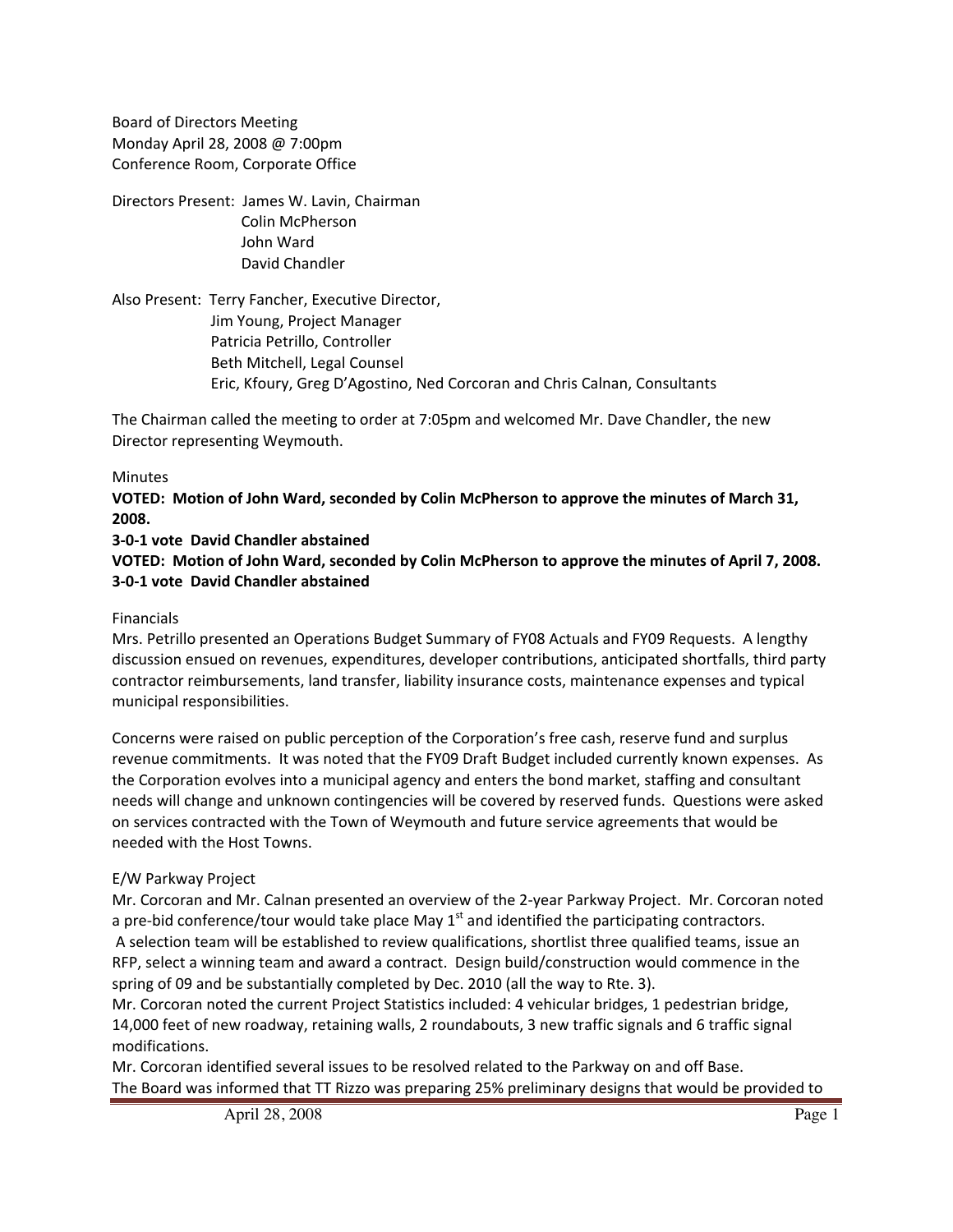the 3 final teams; and that the Corporation's Subdivision Regulations included several Parkway design requirements.

A lengthy discussion ensued on a state financing strategy, status of MBTA station & USCG Buoy Depot, wetland replication, West Gate Landfill (WGL), hangar demolition, land takings and relocation of some Smith Building tenants. Mr. Calnan noted he was ready to submit preliminary designs to Rockland and MHD engineers, for their review. The Town of Hingham's FEIR comments related to Abington Street mitigation were noted.

Mr. Corcoran clarified the funding sources for the Parkway connection, for the relocation of MBTA station elements, for Rte.18 widening and for capping and closing the WGL. Contractor documents will clarify the work and the payment mechanism.

Mr. Corcoran indicated there were a lot of decisions to be made, and work to be done for final RFP and design documents to be ready by September.

Mr. McPherson was informed that the construction schedule was substantially doable. Mr. Corcoran noted there was no maintenance of traffic needed for approximately 7,000 linear feet of roadway (in the central part of the project) and that access to USCG property, cost of inflation and fuel impacts were key issues. The Board will be updated again when a shortlist of 3 Design/Build Teams is prepared by the Selection Committee.

## Executive Director Update

Mr. Fancher reported on a conference call with Banc of America Securities on bonding issues, and a pending meeting scheduled with MuniCap to create a bonding schedule for the Directors. Mr. Fancher also updated the Board on meetings with the Governor's staff, DEP and EPA.

It was noted that the Navy's land conveyance process would go thru a series of discussions at future RAB meetings.

# Municipality Organization

Mr. Young distributed a Master Planning Schedule from 2008 to 2011 that focused on Tri‐Town issues including water, sewer, parkway, property conveyance, bonding, and tax plan and community service agreements.

Further discussion ensued on the bonding elements that needed to be in place, including land appraisal, engineer's report, market study, feasibility analysis, and due diligence on LNR's financial documentation. A Bond Counsel workshop will take place at the Board meeting on May 12.

Mr. Young mentioned that the Health Regulations and General Municipal Codes, largely developed from Town of Weymouth Regs, were to be adopted by the Board through a public hearing process, and he distributed a 2008 Regulatory Framework Adoption Schedule.

## Base Development

08‐029 Extend LNR delivery date for DDA

Mr. Fancher noted LNR requested another deadline extension, in their good faith effort to get the DDA document through a review and approval process from California to Florida and New York. **VOTED: Motion of David Chandler, seconded by Colin McPherson, to extend the deadline for LNR delivery of the DDA to on or before Monday, May 12, 2008. Unanimous vote**

Discussion ensued on changes to the Enabling Legislation at the State Administration level. Representative Mariano would review a redline version for a better understanding of the amended